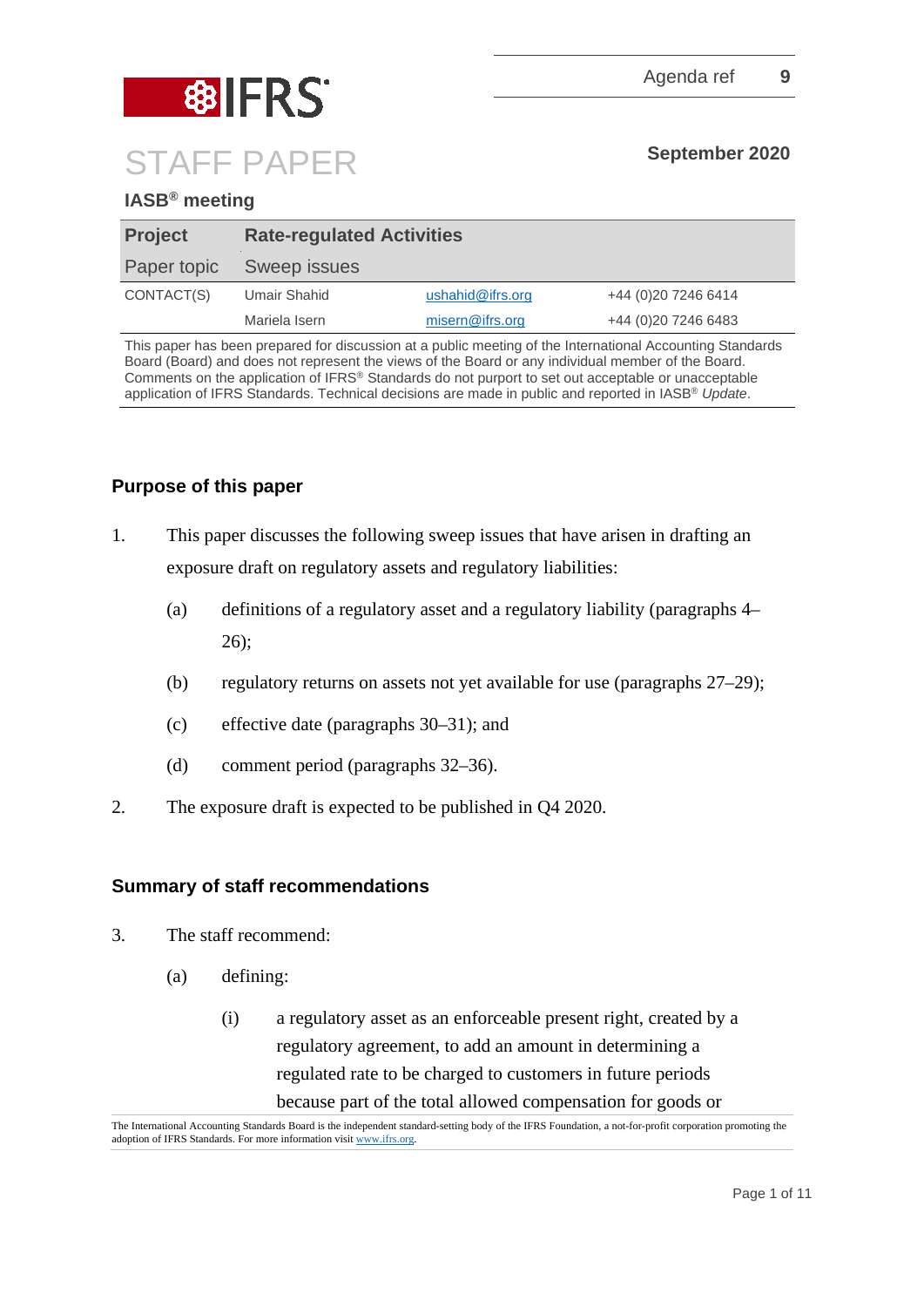services already supplied will be included in revenue in the future;

- (ii) a regulatory liability as an enforceable present obligation, created by a regulatory agreement, to deduct an amount in determining a regulated rate to be charged to customers in future periods because the revenue already recognised includes an amount that will provide part of the total allowed compensation for goods or services to be supplied in the future;
- (b) that the regulatory return on a balance relating to an asset not yet available for use forms part of the total allowed compensation for goods or services supplied once the asset is available for use and over the remaining periods in which an entity recovers the carrying amount of the asset through the regulated rates. The entity should use a reasonable and consistent basis in determining how to allocate the return on that balance over those remaining periods;
- (c) that entities should apply the final Standard for annual reporting periods beginning on or after a date 18–24 months from the date of its publication; and
- (d) to extend the comment period of Exposure Draft *Regulatory Assets and Regulatory Liabilities* from 120 days to 180 days.

## **Definitions of a regulatory asset and a regulatory liability**

- <span id="page-1-0"></span>4. At its June 2019 meeting, the Board tentatively decided to define:
	- (a) a regulatory asset as a present right to add an amount to the rate(s) to be charged to customers in future periods because the total allowed compensation for the goods or services already supplied exceeds the amount already charged to customers; and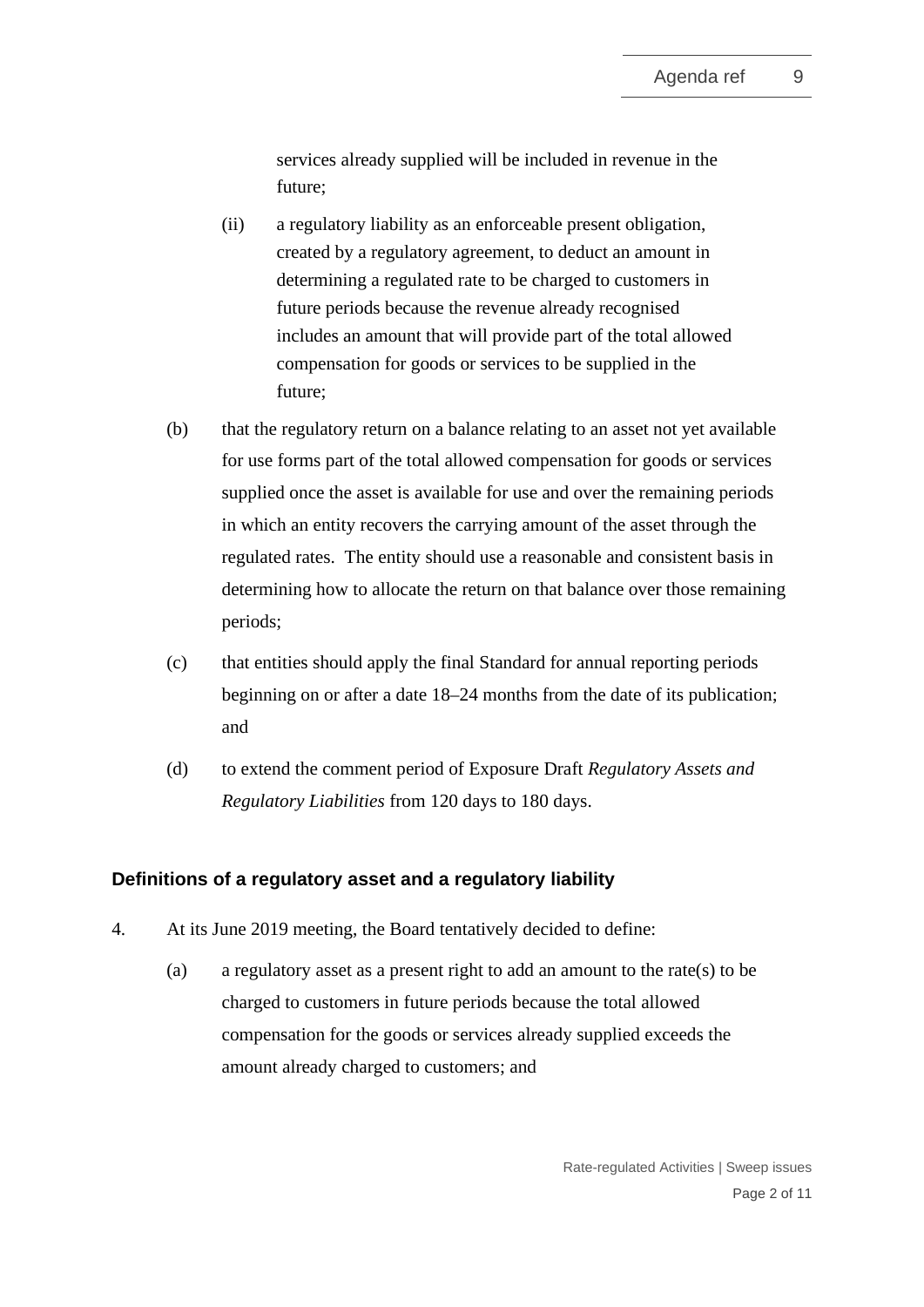- (b) a regulatory liability as a present obligation to deduct an amount from the rate(s) to be charged to customers in future periods because the total allowed compensation for the goods or services already supplied is lower than the amount already charged to customers.
- <span id="page-2-0"></span>5. In the pre-ballot draft of the Exposure Draft, the staff considered a few minor edits to the definitions in paragraph [4](#page-1-0) for further clarity. The following definitions were included in the pre-ballot draft of the Exposure Draft:
	- (a) a regulatory asset is  $\theta$  an enforceable present right, created by a regulatory agreement, to add an amount to the rate(s) in determining a regulated rate to be charged to customers in future periods because the total allowed compensation for the goods or services already supplied exceeds the amount already charged to customers.
	- (b) a regulatory liability is a an enforceable present obligation, created by a regulatory agreement, to deduct an amount from the rate(s) in determining a regulated rate to be charged to customers in future periods because the total allowed compensation for the goods or services already supplied is lower than the amount already charged to customers.
- 6. When drafting the Exposure Draft using the definitions in paragraph [5,](#page-2-0) the staff encountered problems in explaining:
	- (a) the effects of using the phrase 'amounts already charged to customers'; and
	- (b) how a regulatory liability arises.

# *Difficulty in explaining the effects of using 'amounts already charged to customers'*

7. When drafting the Exposure Draft, the staff was aware that the phrase 'amounts already charged to customers' in the definitions of regulatory asset and regulatory liability in paragraph [5](#page-2-0) could create some confusion by appearing to result in double counting. An entity might conclude that it needs to recognise: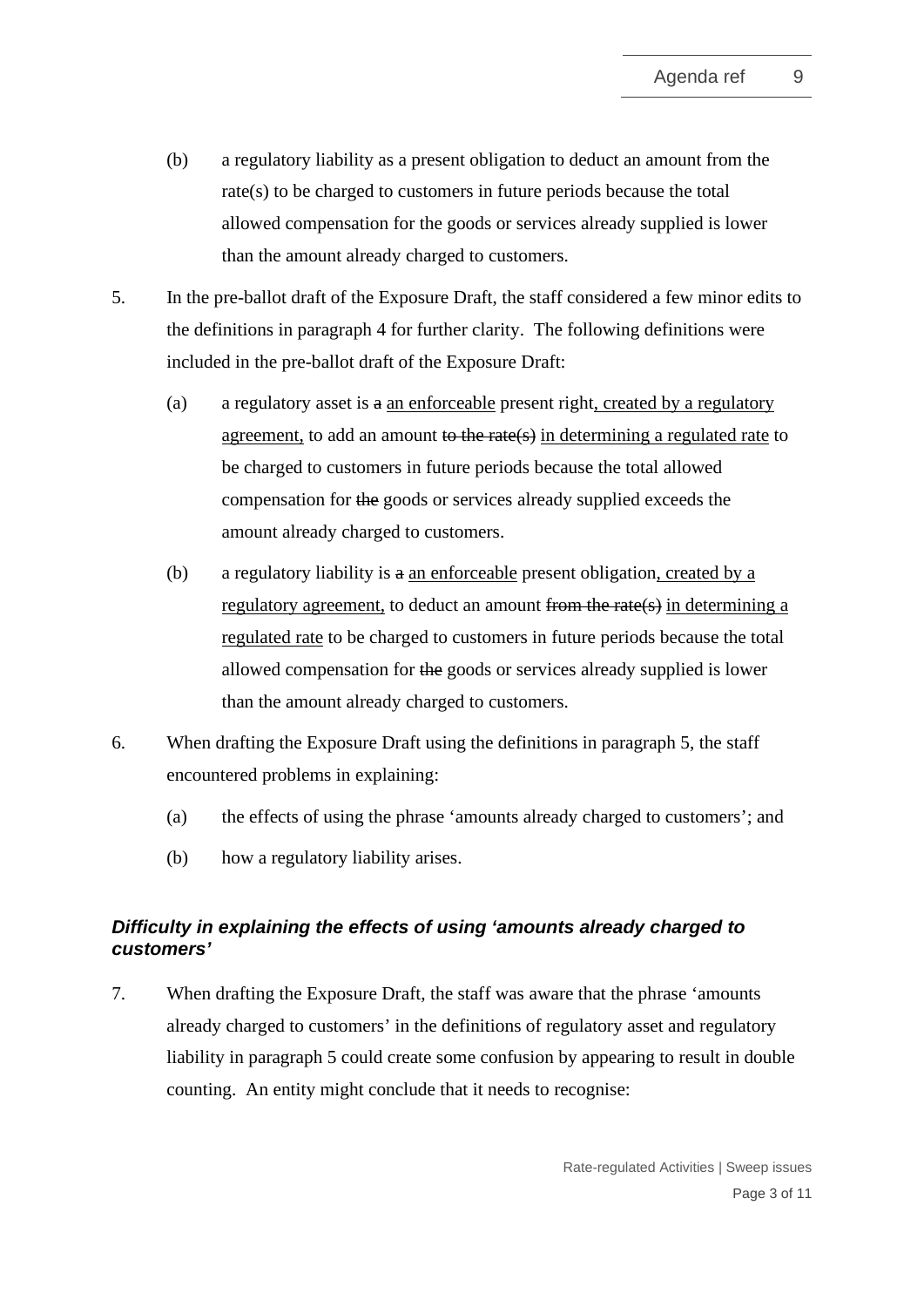- (a) both a regulatory asset and (by applying IFRS 15) a contract asset of equal amounts if the entity supplied goods or services (satisfied the performance obligation) but has not yet invoiced the customers; and
- (b) both a regulatory liability and (by applying IFRS 15) a contract liability of equal amounts if the entity invoiced an amount to its customers but has not yet satisfied the performance obligation.
- 8. For example, assume that Entity A:
	- (a) is entitled to total allowed compensation of CU1,000 for the goods or services supplied to customers in 20X1;
	- (b) invoiced customers CU1,015 during 20X1, of which CU25 relates to goods or services to be supplied (performance obligations to be satisfied) in 20X2;
	- (c) is yet to invoice customers CU10 for goods or services supplied (performance obligations satisfied) in 20X1; and
	- (d) recognised revenue of CU1,000 for 20X1 applying IFRS 15.
- 9. Entity A recognises a contract liability of CU25 and a contract asset/receivable of CU10 at the end of 20X1 by applying IFRS 15. Applying the definitions in paragraph [5,](#page-2-0) Entity A might have compared the total allowed compensation of CU1,000 for goods or services supplied in 20X1 with the amount of CU1,015 invoiced to customers and concluded that it has a regulatory liability of CU15, when in fact, Entity A should have observed that the total allowed compensation of CU1,000 for goods or services supplied in 20X1 has been fully reflected in revenue and concluded that it has no regulatory asset or regulatory liability at the end of 20X1.
- 10. In paragraph 11 of the pre-ballot draft, the staff attempted to clarify that the double counting discussed above was not intended. That paragraph stated:

If an entity satisfies its performance obligations to customers earlier or later than when it charges customers at the regulated rate and the resulting asset or liability is a contract asset or contract liability (IFRS 15), that asset or liability is not a regulatory asset or regulatory liability.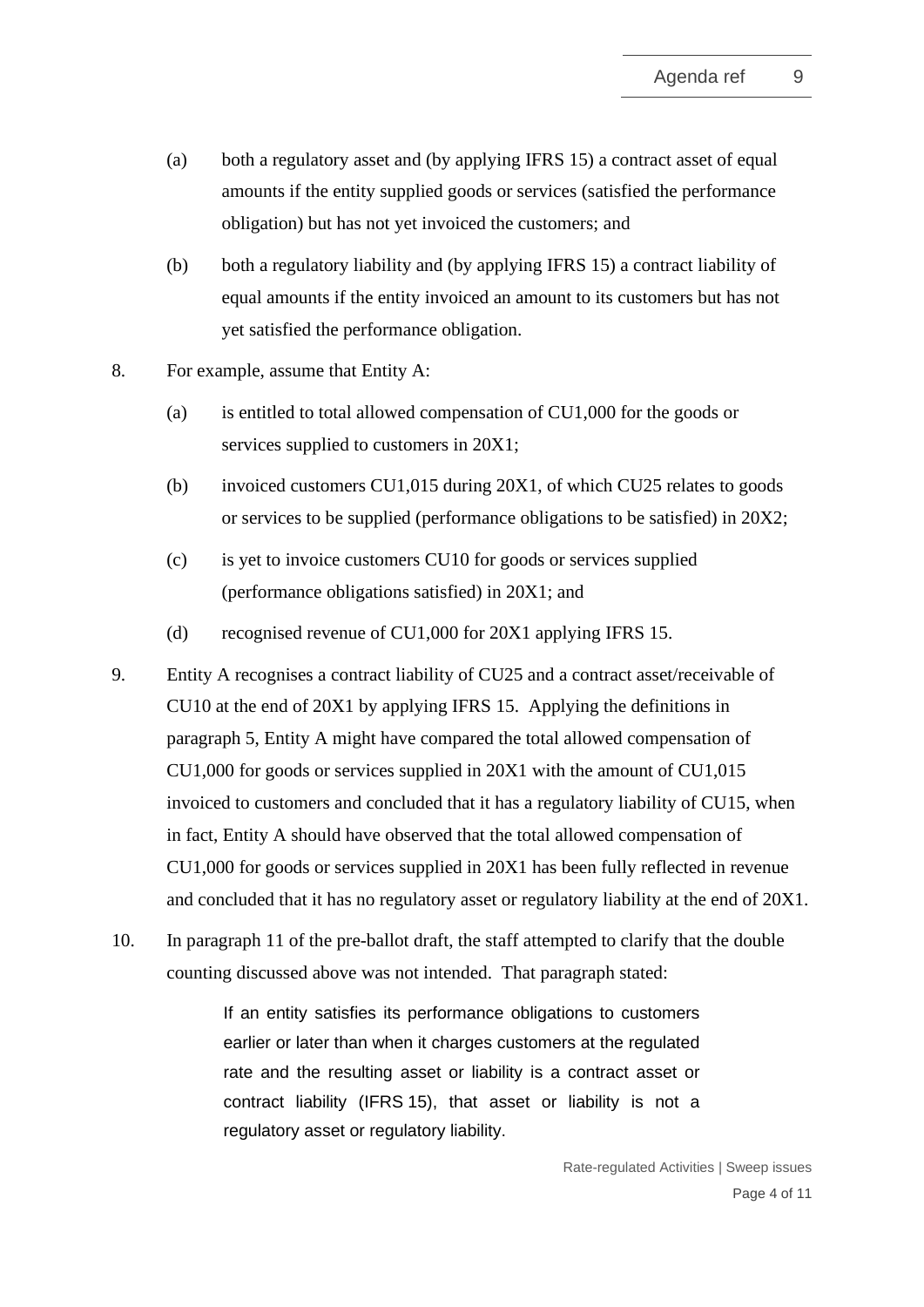- 11. At the time of the pre-ballot, the staff were aware that it might not be entirely satisfactory to use paragraph 11of the pre-ballot draft to eliminate concerns about double counting, instead of resolving this question more directly in the definitions themselves. The feedback we received from Board members and external reviewers confirmed the staff's concerns. As a result, the updated draft of the definitions refers to revenue recognised rather than to amounts charged to customers.
- 12. When assessing the effect of this change, it is important to remember that the pre-ballot draft did in fact rely on comparing total allowed compensation with revenue. But it did this indirectly and in two stages. The first stage was to refer in the formal definitions to amounts charged to customers. The second stage was to use paragraph 11 of the pre-ballot draft to, in effect, over-ride that aspect of the definitions and substitute a reference to revenue. Thus, this aspect of the redrafting merely moves the reference to revenue from paragraph 11 of the pre-ballot draft up into the definitions themselves and makes that paragraph redundant. In the staff's view, this change makes the definitions, and the rest of the draft Exposure Draft, clearer and more understandable. It does not change the outcomes.
- 13. The staff think that referring to 'revenue already recognised' would work because of how the concepts of regulated rates, total allowed compensation and revenue are interrelated, as explained in paragraphs [14](#page-4-0)[–17.](#page-5-0)
- <span id="page-4-0"></span>14. A regulated rate is a price for goods or services, determined by a regulatory agreement, that an entity charges its customers in the period when it supplies those goods or services.
- 15. Total allowed compensation for goods or services supplied is the full amount of compensation for those goods or services that a regulatory agreement entitles an entity to charge customers through the regulated rates in either the period when the entity supplies those goods or services, or a different period.
- 16. The amount of revenue an entity recognises in a period applying IFRS 15 depends on regulated rates for goods or services the entity supplies in the period. That amount of revenue typically equals the total allowed compensation for the goods or services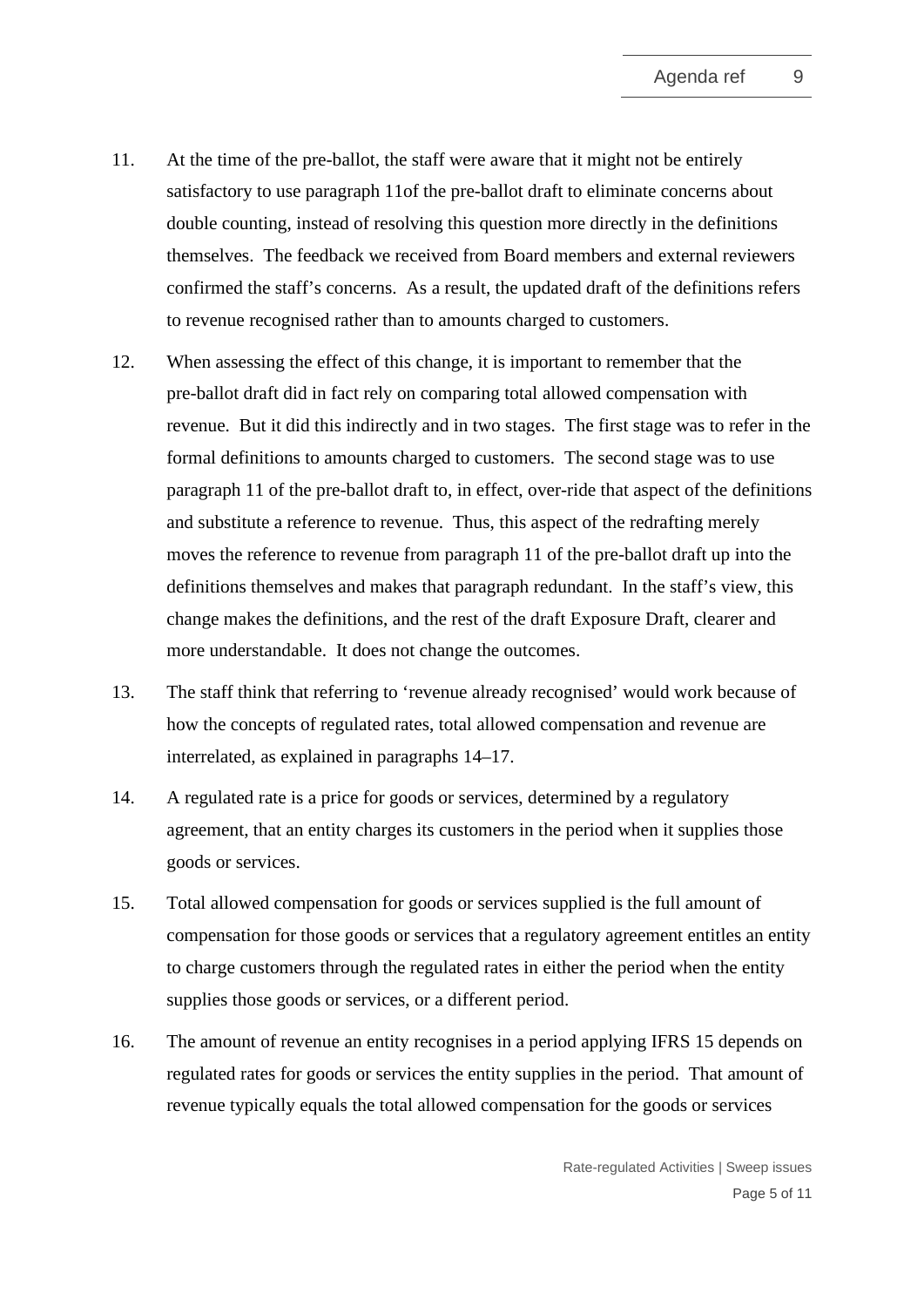supplied in the period if the regulatory agreement includes all of that total allowed compensation in determining the regulated rates for goods or services supplied in that same period.

<span id="page-5-0"></span>17. The amount of revenue the entity recognises in a period differs from the total allowed compensation for the goods or services the entity supplies in that period if differences in timing arise because the regulatory agreement includes part of that total allowed compensation in determining the regulated rates for goods or services supplied in a different period (past or future). Those differences in timing are captured by the accounting for regulatory assets and regulatory liabilities.

## *Difficulty in explaining how a regulatory liability arises*

- 18. To apply the definitions in paragraph [5,](#page-2-0) an entity would compare the following two amounts:
	- (a) the total allowed compensation for goods or services already supplied; and
	- (b) the amounts already charged to customers.
- 19. A regulatory liability is an obligation to reduce future regulated rates for goods or services to be supplied **in the future**. Therefore, it is confusing to word the definition by reference to total allowed compensation for goods or services **already** supplied. Indeed, if the goods or services have not yet been supplied, the total allowed compensation for those goods or services must always be nil.
- 20. To remove that confusion, the staff's proposed definition focuses on the facts that:
	- (a) an amount has already been included in regulated rates charged to customer—and hence in revenue already recognised; and
	- (b) that amount will provide part of the total allowed compensation for goods or services to be supplied in the future.
- 21. Amending the definition of a regulatory liability in this way permits a close parallel with the definition of a regulatory asset. Both definitions focus firstly on the past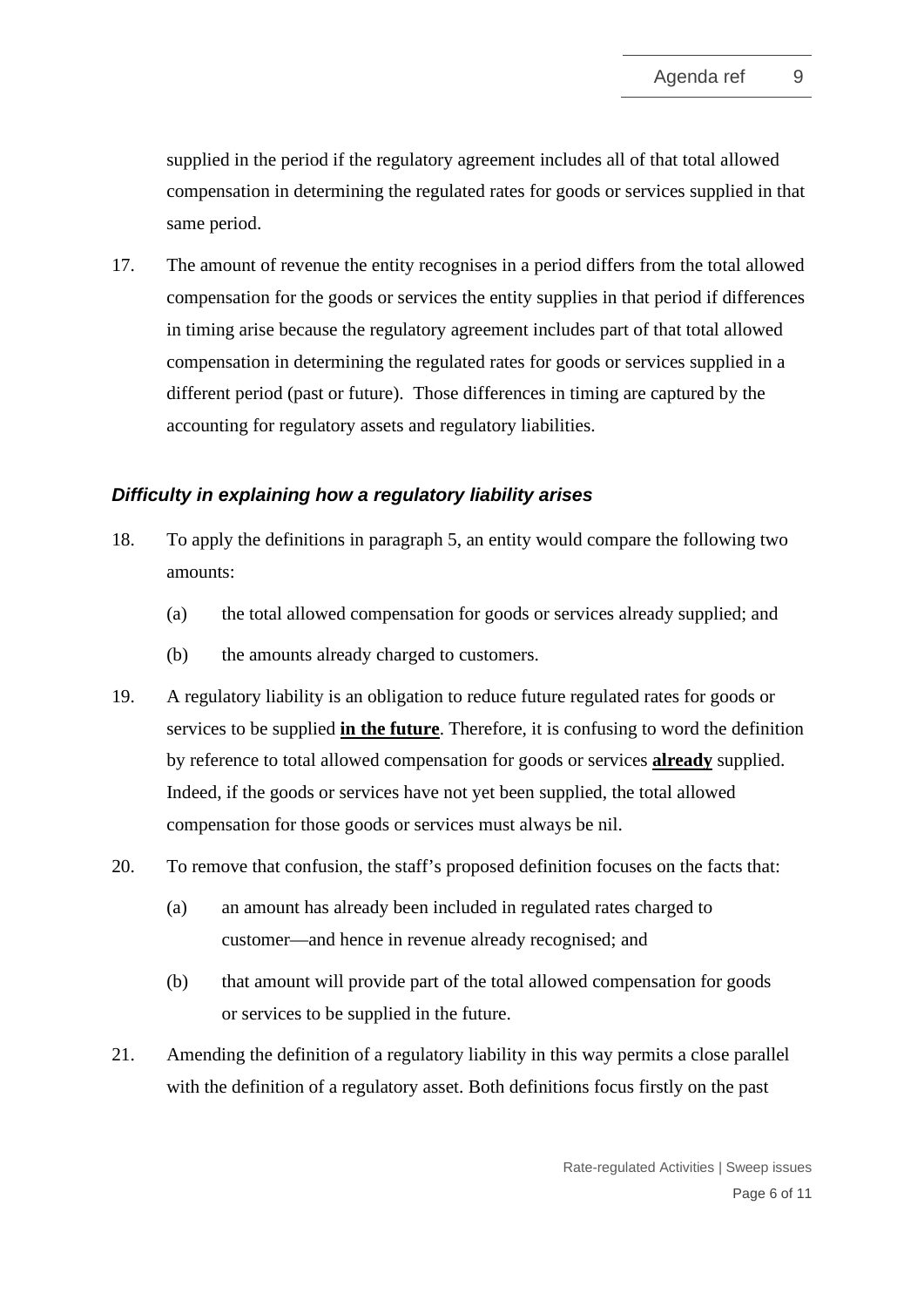| event and secondly on the future consequence of that event, as illustrated in the |  |
|-----------------------------------------------------------------------------------|--|
| following table.                                                                  |  |

|                         | <b>Right or obligation</b>                                                     | <b>Past event</b>                                  | <b>Future</b><br>consequence                                                                                                                  |
|-------------------------|--------------------------------------------------------------------------------|----------------------------------------------------|-----------------------------------------------------------------------------------------------------------------------------------------------|
| Regulatory<br>asset     | right to add an<br>amount in<br>determining a future<br>regulated rate         | goods or services<br>have already been<br>supplied | part of the total<br>allowed<br>compensation for the<br>goods or services<br>already supplied will<br>be included in<br>revenue in the future |
| Regulatory<br>liability | obligation to deduct<br>an amount in<br>determining a future<br>regulated rate | revenue has already<br>been recognised             | that revenue will<br>provide part of the<br>total allowed<br>compensation for<br>goods or services to<br>be supplied in the<br>future         |

## *Other change to the definitions*

- 22. The definitions in the pre-ballot focused on computing and comparing the amounts of total allowed compensation for goods or services and the amounts already charged to customers. In reviewing feedback on the pre-ballot draft, the staff became aware that setting up the definitions in this way as an arithmetical calculation causes considerable and unnecessary complexity in the drafting.
- 23. The staff realised that these complexities could be avoided by removing the references to this arithmetical calculation. Thus, the revised draft of the definitions focuses on:
	- (a) an amount of total allowed compensation that will not be included in revenue until the future (regulatory asset).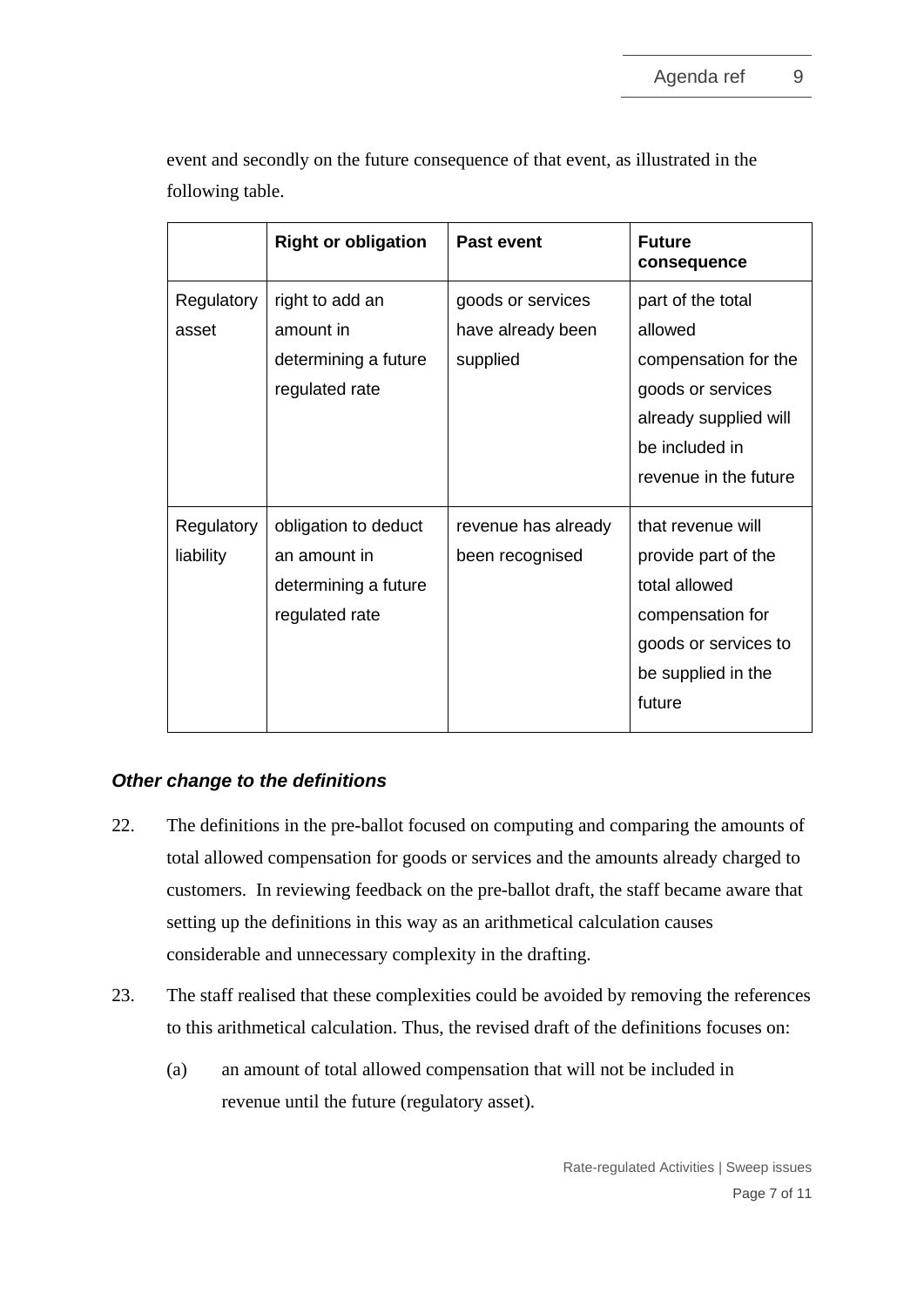- (b) an amount included in revenue already recognised that will provide part of the total allowed compensation for the future (regulatory liability).
- 24. This change would not change any outcomes and it would not require entities to perform any more work or any less work.

## *Staff conclusion on definitions*

- <span id="page-7-1"></span>25. The staff have tested the revised definitions extensively against the library of examples they have considered during the project and have confirmed that the revision does not change the outcomes of applying the definitions. In the staff's view, the revised definitions are clearer, cleaner and easier to understand. Also, they would not require entities to perform any more work or any less work.
- <span id="page-7-0"></span>26. On the basis of the discussion in paragraphs [4–](#page-1-0)[25,](#page-7-1) the staff recommend that the Board define:
	- (a) a regulatory asset as an enforceable present right, created by a regulatory agreement, to add an amount in determining a regulated rate to be charged to customers in future periods because part of the total allowed compensation for goods or services already supplied will be included in revenue in the future; and
	- (b) a regulatory liability as an enforceable present obligation, created by a regulatory agreement, to deduct an amount in determining a regulated rate to be charged to customers in future periods because the revenue already recognised includes an amount that will provide part of the total allowed compensation for goods or services to be supplied in the future.

### **Question 1**

Does the Board agree with the staff recommendation in paragraph [26?](#page-7-0)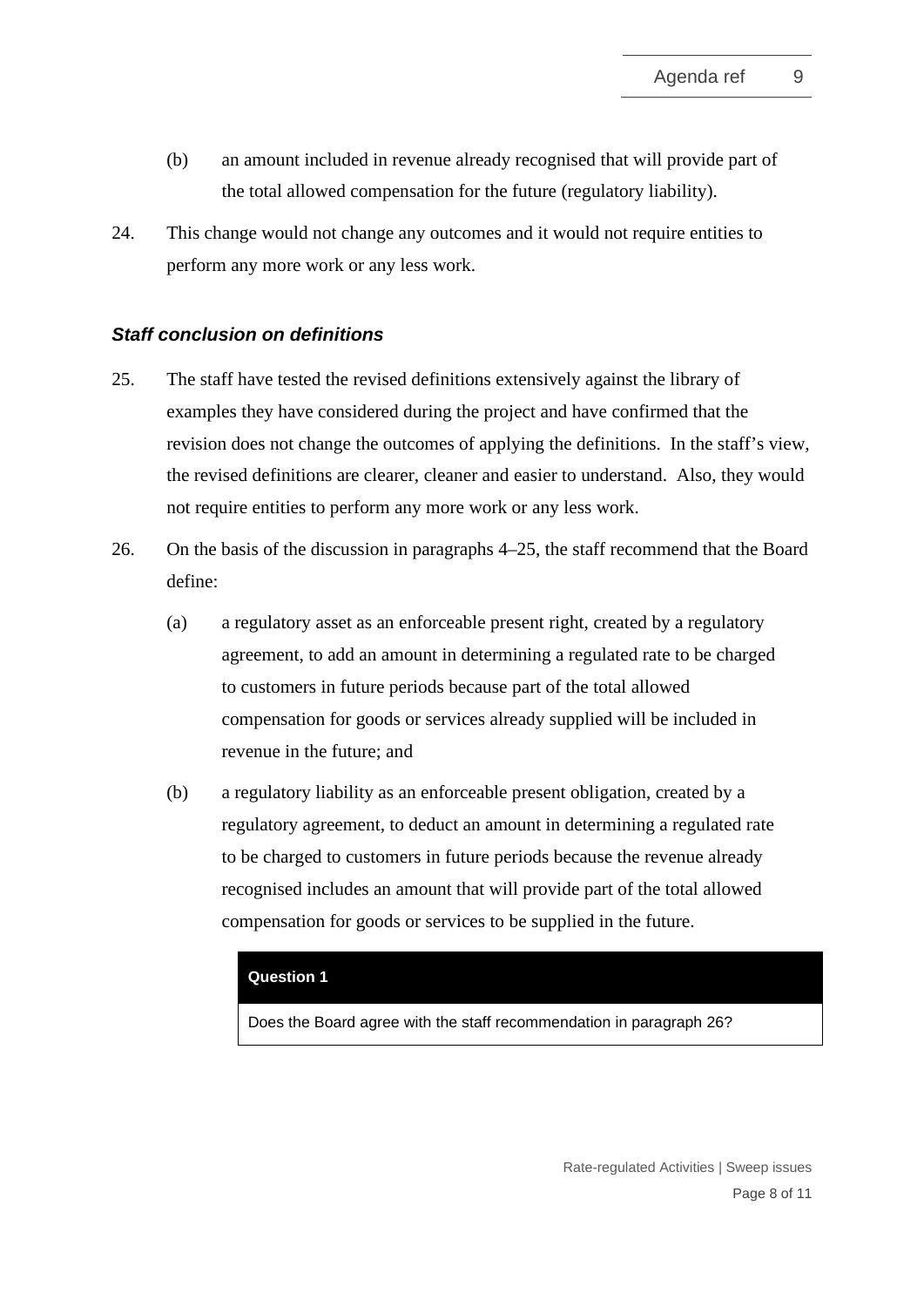## **Regulatory returns on assets not yet available for use**

- <span id="page-8-0"></span>27. In March 2020, the Board tentatively decided that regulatory returns on an asset not yet available for use (ie a construction work-in-progress base) included in the regulated rates charged to customers during the construction period forms part of the total allowed compensation for goods or services to be supplied once that asset becomes available for use.<sup>[1](#page-8-3)</sup>
- 28. However when drafting the Exposure Draft, the staff observed that there is likely to be a follow-on question—will that regulatory return form part of the total allowed compensation for the goods or services supplied over the useful life of that asset or over a different period. Agenda Paper 9A analyses that question and explains the basis for the staff's recommendation.
- <span id="page-8-2"></span><span id="page-8-1"></span>29. On the basis of that analysis, the staff recommend that:
	- (a) the return on a balance relating to an asset not yet available for use forms part of the total allowed compensation for goods or services supplied once the asset is available for use and over the remaining periods in which the entity recovers the carrying amount of the asset through the regulated rates; and
	- (b) the entity should use a reasonable and consistent basis in determining how to allocate the return on that balance over the period specified in subparagraph [\(a\).](#page-8-2)

<span id="page-8-3"></span><sup>&</sup>lt;sup>1</sup> The *IASB Update* for the March 2020 Board meeting stated 'regulatory returns on a construction work-in-progress base included in the regulated rates charged to customers during the construction period form part of total allowed compensation only during the period when the asset is in operation and is being used to supply good or services'. After the draft Exposure Draft, the staff has refined drafting and aligned it more to IAS 16 *Property, Plant and Equipment*. Hence the expression 'asset not yet available for use'.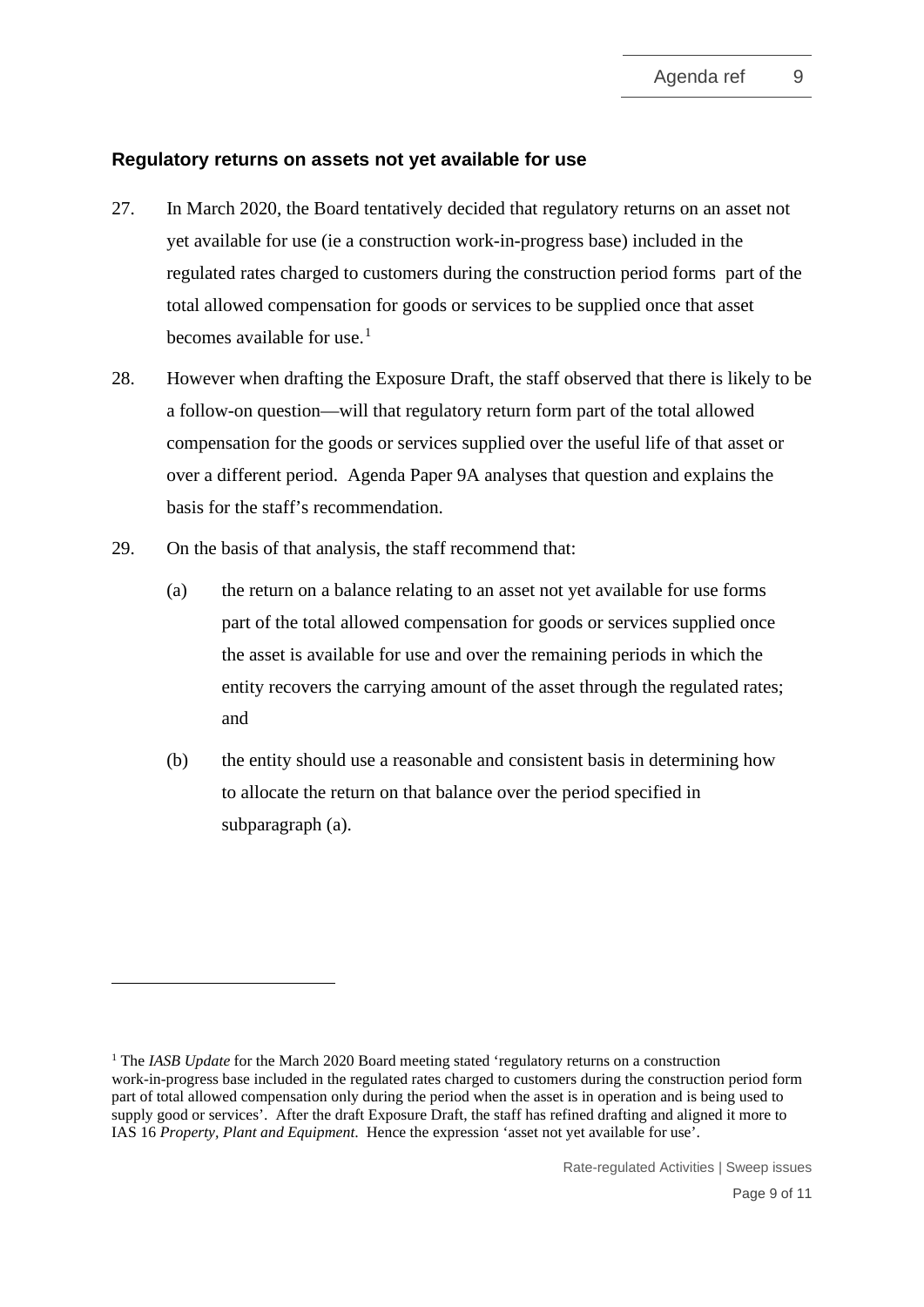#### **Question 2**

Does the Board agree with the staff recommendation in paragraph [29?](#page-8-1)

### **Effective date**

- <span id="page-9-0"></span>30. Paragraph 6.35 of the *Due Process Handbook* requires the mandatory effective date to be set so that jurisdictions have sufficient time to incorporate the new requirements into their legal systems and those applying the Standards have sufficient time to prepare for the new requirements.
- <span id="page-9-1"></span>31. To a large extent, the proposed model would use information that preparers are already expected to gather and process in determining regulated rates. The staff expects that a period of 18–24 months would allow sufficient time for entities to make necessary updates to their systems, collect the incremental information needed to apply the proposals, and make any other changes necessary. Consequently, the staff recommend an implementation period of 18–24 months, which is largely aligned with decisions made by the Board for other Standards.

#### **Question 3**

Does the Board agree with the staff recommendation that entities should apply the final Standard for annual reporting periods beginning on or after a date 18–24 months from the date of its publication?

## **Comment period**

- <span id="page-9-2"></span>32. At its July 2019 meeting, the Board tentatively decided to set a comment period of 120 days for the Exposure Draft.
- 33. At the supplementary meeting in April 2020, the staff informed the Board that, closer to the publication of the Exposure Draft, the staff would assess whether issues arising